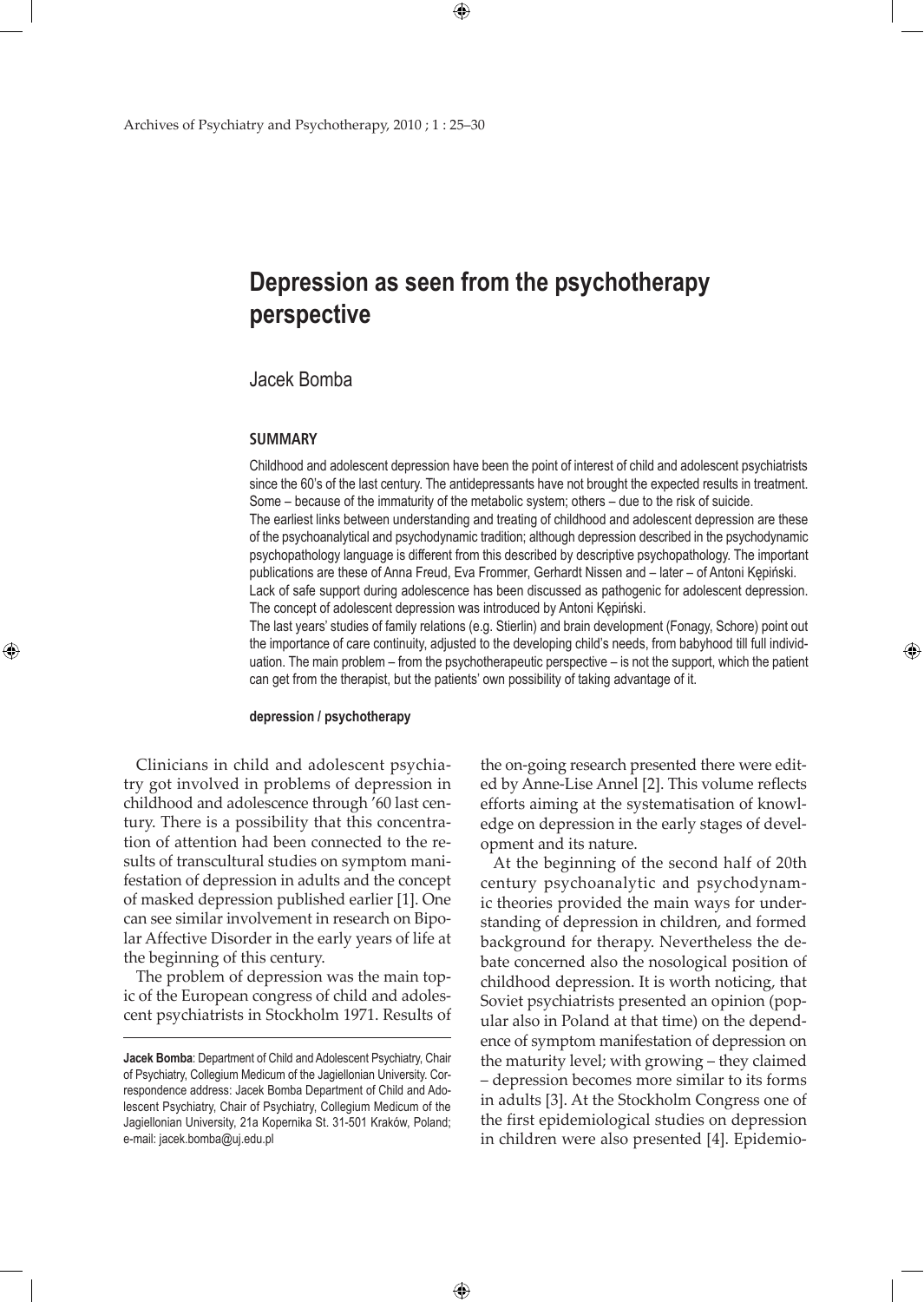logical study and sociological approach led also to the formulation of a very interesting concept of adolescent depression as an adaptive mechanism to unfriendly social conditions [5].

It seems that concentration on depression, child and adolescent depression including, could have been influenced by discovery and registration of antidepressive compounds, as well as with rapid progress in the pharmacotherapy of depression. Researchers' efforts aimed at the identification of a biological marker of depression and biological predictors of tricyclic antidepressants response. Similar efforts were also present in child and adolescent psychiatry, and required a solution of the problem of nosological position of depression/depressions appearing early in life [6, 7 , 8, 9]. Child and adolescent psychiatrists tried also to develop objective measures of depression, valid for children and adolescents [10, 11,12]. The objective tool was to help in diagnosis, and to monitor effects of the therapies applied, especially pharmacological ones. Antidepressants had been introduced in the treatment of children and adolescents. Nevertheless, their effectiveness was much lower then expected. This was later explained with the immaturity of metabolic system, and with a specific response increasing the activity level prior to mood improvement resulting in a high risk of suicide [13, 14, 15]. The most recent studies on effectiveness of treatment for depressive children and adolescents usually suggest combining psychotherapy and pharmacotherapy, but emphasise, that the latter is still method of choice [16, 17, 18, 19, 20]. However, the question what kind of psychotherapy is the method which should be applied is still without decisive answer.

Child and adolescent depression understanding and treatment at first were approached from a psychoanalytic and psychodynamic point of view. However, it should be remembered, that depression described in the language of psychodynamic psychopathology has not been identical with that delineated by descriptive psychopathology nor by criteria of affective disorders in present classifications, both American and international. Adrian Angold [21] studied this problem extensively.

Depression, in clinical practice is diagnosed according to the above mentioned criteria for affective disorders included in ICD and DSM. In

consequence any depression is understood as a form of affective disorders, supposedly of heterogeneous pathogenesis. However, any reflection on depression, also depression in children and adolescents, should take into account that the borders of the idea of depression are not clearcut.

Spitz and Wolf who studied early infant development had described a stage characterized by a temporary growth arrest, hypo-activity and weepiness in the second part of the first year of life [22] and called it anaclytic depression. This way they introduced the term from psychopathology to the normative description of development. Similarly, Melanie Klein [23] used an adjective "depressive" for a specific developmental phase following leaving the "paranoid" one. It seems, that the close connection between individual development and forms of mental disorders later in life, characteristic for psychoanalytic theories justifies such a practice.

Presumptions of Antoni Kępiński [24], who coined the term "adolescent depression" to call a variant of individual development in the transition from childhood to adulthood, seem to be different. He understood adolescence as a developmental crisis resulting in depressive symptoms which often cover other, serious mental disorders appearing in this age. His approach was closer to Anna Freud, who described a similar course of adolescence as ascetic [25]. But, psychoanalysts were interested in child and adolescent depression too. They discussed symptomathology, and above all the problem of the child's ability to develop symptoms of depression. The discussions are to be found in writings of John Bowlby [26], and later Irvin Philips [27], Eva Frommer with co-workers [28], Philip Graham [29] and Gerhard Nissen [30, 31]. Frommer, and especially Nissen, had founded a background for diagnosing depression in children. They presented also, a psychodynamically oriented understanding of specificity in depressive manifestation in childhood.

Clinical, empirical studies [32, 33] enabled the confirmation of Kępiński's concept of adolescent depression and building a hypothesis that deficit in safe support in interpersonal relations plays a role in its pathomechanism. The hypothesis has been a background for psychotherapy of depressive adolescents.

Archives of Psychiatry and Psychotherapy, 2010 ; 1 : 25–30

⊕

⊕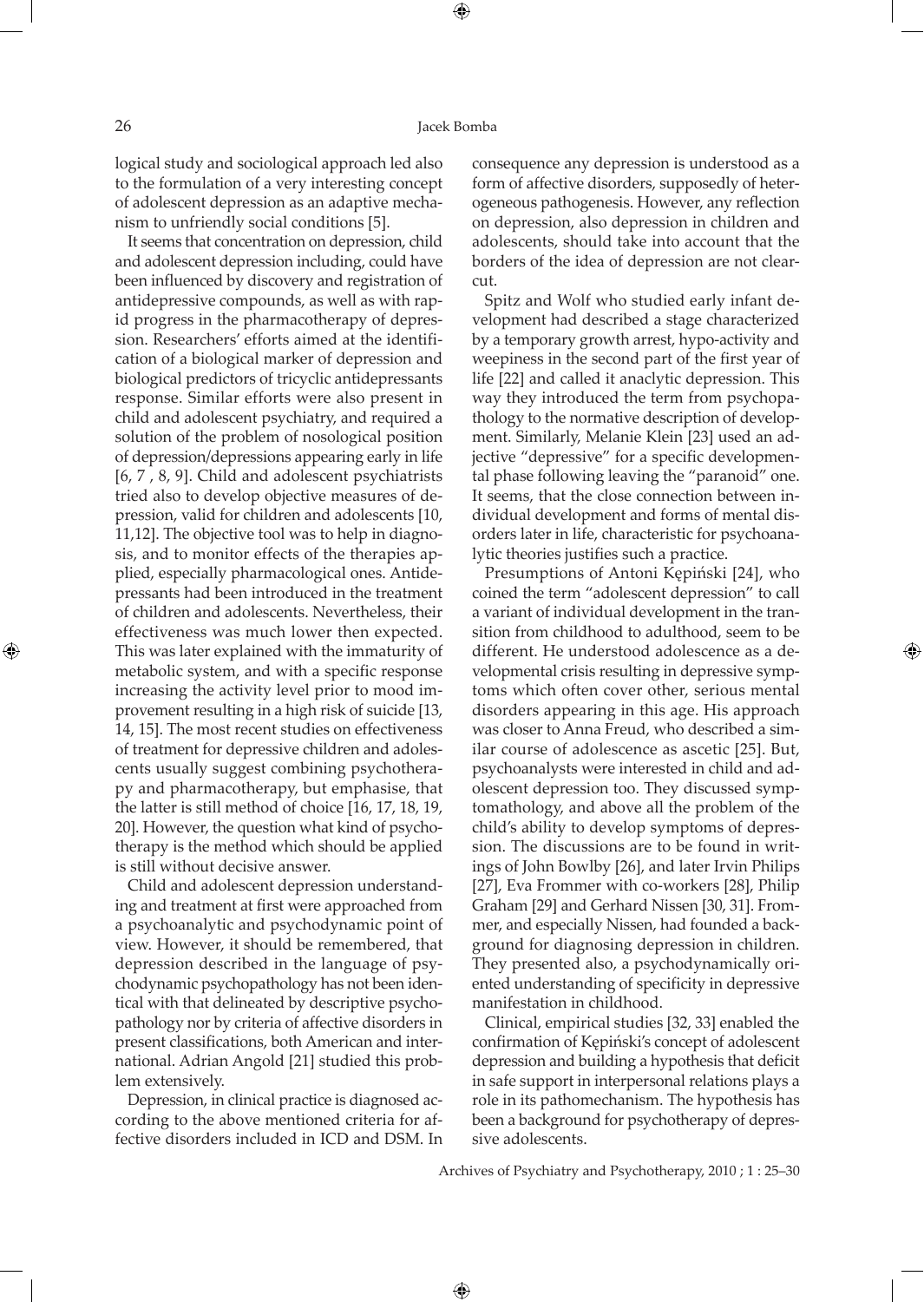$\bigoplus$ 

Results of the studies on family relations [eg. 34] and on the brain development [eg. 35, 36], also in animals [37, 38] gave evidence for the importance of stable care, elastically adjusted to the developing needs of the child since infancy to individuation. There is a vast evidence for dropping isolation enforced by thinking strictly in terms of one theory: psychoanalysis or biology. An integrative approach is possible. Biological factors, such as genetic equipment, water and food supply, brain cell migration, neuronal network building etc. and psychosocial factors, such as interpersonal relations, mental function development etc. can, and should be seen together in their interwoven unity, not as separate realities.



⊕

Psychodynamic psychotherapy presents its task, also in treatment of depressive children and adolescents, as building conditions for adequate support and helping the patient to complete his/her developmental goals. It means, in psychodynamic theory language, enrichment of defence mechanism repertoire and ego strength, and supporting the individuation process. Fulfilling these tasks requires orientation in the patient's individual development and consequences of trauma reparation (or, the solution of developmental problems unsolved in proper time).

Family psychiatry turned attention [34, 39] to the fact, that the developmental process takes place not in isolation and orientation in it, and its change, requires a family diagnosis and family therapy.

However, for psychotherapy the key problem is not only offering a possibility of safe support, but careful assessment of the patient's ability to use it, and adjustment of the offer to the patient abilities.

Tendencies seen in the last decades in psychotherapy have been in precise delineation of psychotherapy goals and methods used to achieve them. In treatment of depressive children and adolescents especially cognitive-behavioural therapy (CBT) and relations oriented therapy (ROT) have been used. Both are widely recognised as the most effective in the treatment of depressive children and adolescents [16, 20], even if some of the studies undermine reliability of data on CBT effectiveness [40]. It is worth to mention, that both approaches: traditional psychodynamic and modern CBT and ROT, however using different techniques and different terminology, aim at the same goal: to support the patient's development.



**CBT and ROT locus of action** 



Environment

⊕

Cognitive patterns and their change from dysfunctional to functional, crucial for CBT from a psychodynamic perspective can be seen as thinking, actually understood as ego function. ROT aims a correction of interpersonal relations, actually correction of patterns of interpersonal relations building and supporting. Skills in using safe (therefore functional) support in others are the tasks of psychodynamic psychotherapy too. The significant difference lies in aiming these tasks.

Sherrill and Kovacs' [16] meta-analysis of studies on effectiveness of psychotherapy in treatment of depressive children and adolescents found that CBT and ROT are effective in 50–87%, other psychotherapies in 21–75%, and that depression recedes spontaneously in 5–48% cases. Effectiveness indexes for CBT and ROT are significantly higher, however significantly various. The same is evident for other therapies and for spontaneous remissions too. It should be empha-

Archives of Psychiatry and Psychotherapy, 2010 ; 1 : 25–30

 $\bigoplus$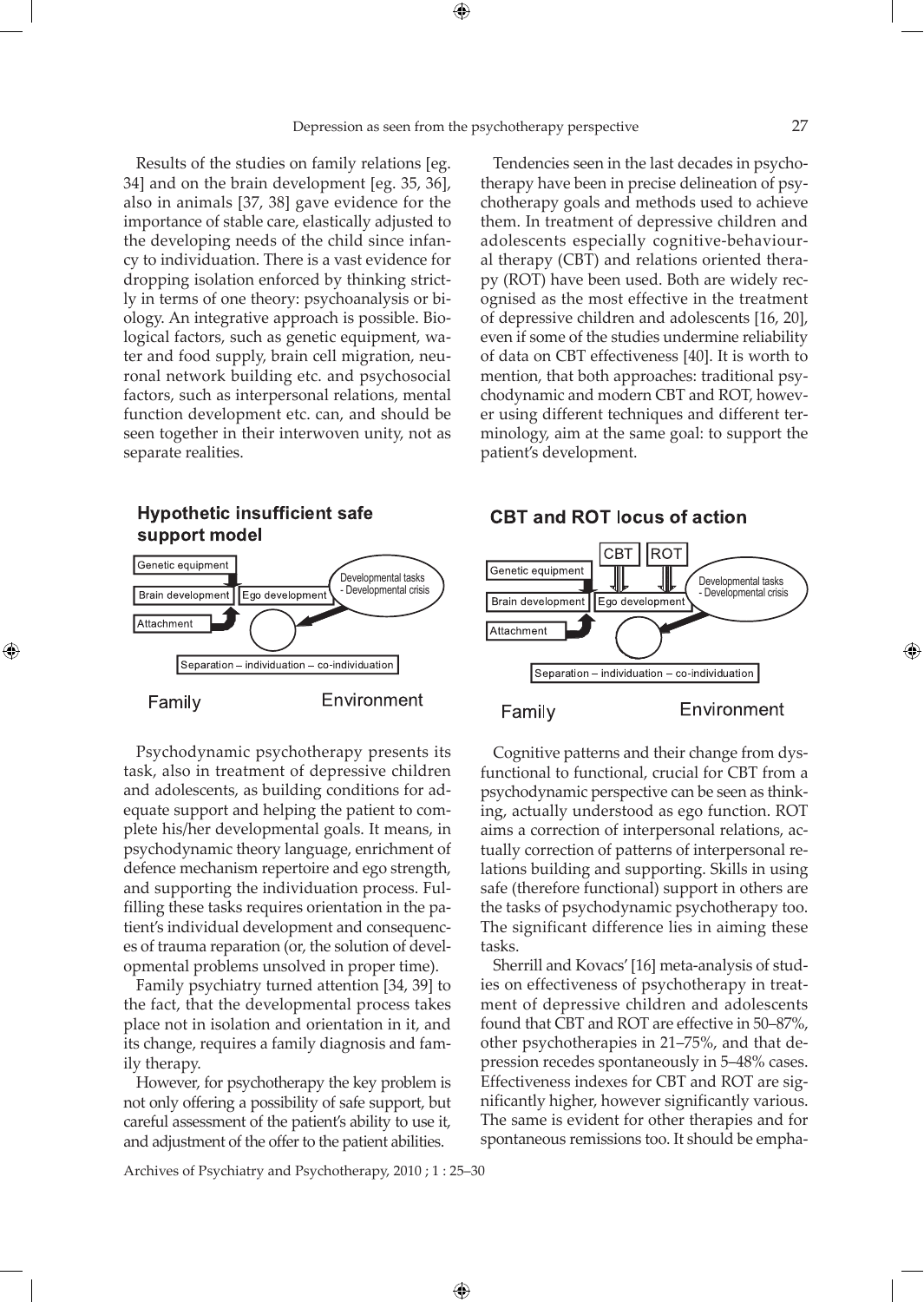#### 28 Jacek Bomba

⊕

sised, that not all studies findings prove differences in various approach effectiveness. But all point out that the results of psychotherapy are transient [19]. There is also one more question put forward. It asks why psychotherapy, even the most effective is not successful always, in all the cases treated. The eternal question on choosing therapy adequate for the particular patient comes back. Sherrill and Kovacs come with one more question: is it the problem of "psychotherapy resistance", or the problem of various kinds of psychotherapy limits [16]. Solution of these questions is looked for in studies aiming at the effectiveness of psychotherapy in changing hypothetic mechanisms of depression.

Weersing and co-workers [20] had analysed the published results of studies on psychotherapy effectiveness in the treatment for depressive adolescents. They aimed at a comparison of various psychotherapeutic treatments, looking for relations between task achievement and depression withdrawal. Review of relevant literature allowed them to arrange the hypothetic factors and mechanisms of child and adolescent depression as follows:

- a) the experience of stressful life events (Kendler et al.)
- b) genetic vulnerability towards mood deregulation in response to stress (Caspi et al.)
- c) maladaptive behavioural responses to stress (e.g. avoiding) (Gazelle and Rudolph)
- d)inaccurate, overly negative cognitive interpretations of stressful events (Gladstone, Kaslow).

Many therapeutic programmes for depressive adolescents have been developed to meet the goal formulated as the change of mechanisms supposed to be fundaments of depression. CBT programmes aim to change cognitive styles and maladaptive behaviours. ROTones – aim to limit interpersonal stress and to develop profitable behavioural response in interpersonal relations. Family therapy programmes tend to solve intrafamilial conflicts, improve communication, and develop a warm, satisfactory atmosphere.

Assessment of therapy effects and comparison of results of various therapies appears to be quite difficult. It was found that the earlier studies on CBT effectiveness brought better results than those performed later. Therapies

identified as CBT significantly varied between themselves in the selection of important cognitive and behavioural strategies, implementation of techniques imported from other psychotherapeutic approaches, therapy modality (individual, group, joined groups of adolescents and their families etc.), setting (number and time of sessions), strictness in following the protocol, therapist elasticity. Effectiveness assessment of symptom improvement (subjective depressiveness) and on the relation between realisation of transitional goals and symptom improvement brings ambiguous results. No study proved that a change in cognitive styles, behaviour or interpersonal functioning mediates a withdrawal of depressive symptoms in adolescents.

Weersing et al. [20] also made an effort to understand varying results in the assessment of CBT and ROT effectiveness. The authors suppose that "laboratory" therapy is more effective than the same performed in everyday clinical practice. The reason for this difference may be sought for in a more precise following of established rules of treatment (the therapy protocol) and regular supervision in "laboratory" therapy. It is possible, that in everyday practice, the therapy protocol is not strictly followed and supervision is irregular or nonexistent at all. Emphasis on strict following of the protocol seems to reflect the impact of evidence based medicine. EBM has adopted scientific criteria requiring repetition of results with the same method of treatment used. To some extent it reminds the idea of philosophical stone changing every metal in gold.

A scientific approach to child and adolescent depression psychotherapy (probably not only to this problem) aims to prove, that specific action is changing specific (still hypothetic) mechanisms, and in this way to the withdrawal of the disorder. More and more precise methods of mathematic analysis have been employed to find out the relation techniques, mechanisms and improvement. However, it is quite possible that the selection of transitional goals based on theoretical models of adolescent depression may postpone the factors and mechanism of importance for its pathogenesis. Taking into account that child and adolescent depression is not of a homogenous nature and its mechanisms are varying and more complicated, the probability for this would be stronger.

Archives of Psychiatry and Psychotherapy, 2010 ; 1 : 25–30

 $\bigoplus$ 

⊕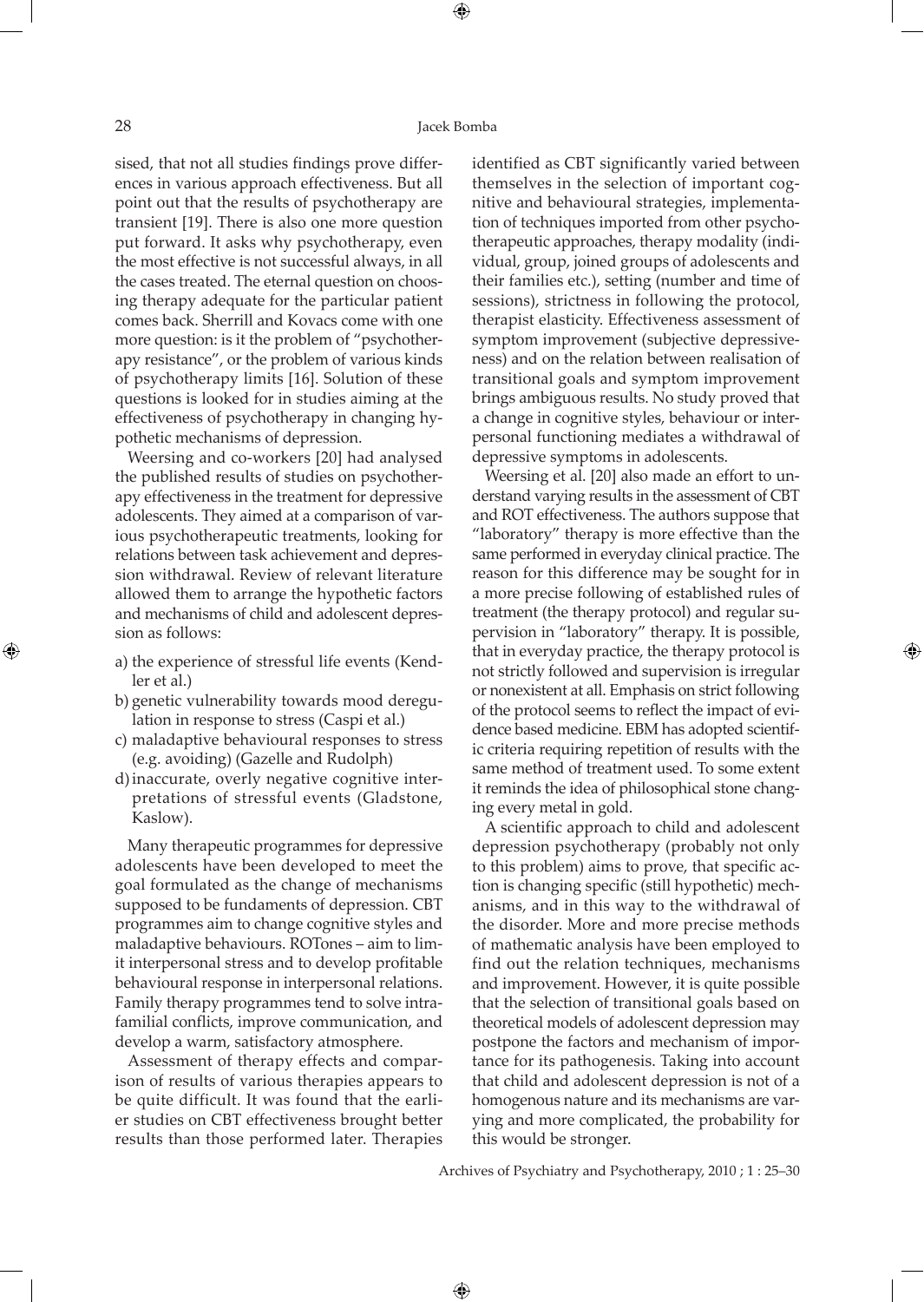$\bigoplus$ 

#### **REFERENCES:**

⊕

- 1. Angst J. Masked depression viewed from the cross-cultural standpoint. In: Kielholz P, Ed. Masked depression. Bern: Huber;1973. p. 269–274.
- 2. Annel A-L, Ed. Depressive states in childhood and adolescence. Stockholm: Almquist/Wiksell; 1971.
- 3. Uszakow GH, GirichYP. Special features of psychogenic depression in children and adolescents. In: Annel A-L, Ed. Depressive states in childhood and adolescence. Stockholm: Almquist/Wiksell; 1971, p. 510–516.
- 4. Cebiroglu R, Summer E, Polvan O. Etiology and pathogenesis of depression in Turkish children. In: Annel A-L, Ed. Depressive states in childhood and adolescence. Stockholm: Almquist/Wiksell; 1971, p. 133–136.
- 5. Mastropaolo C. Depression in adolescence. In: Annel A-L, Ed. Depressive states in childhood and adolescence. Stockholm: Almquist/Wiksell; 1971, p. 289–295.
- 6. Puigh-Antich J, Blau S, Marx N, Greenhill L, Chambers W. Prepubertal major depressive dirosEdon: a pilot study. J. Child Psychiatr. 1978; 17, 4: 695–707.
- 7. Puigh-Antich J. Cortisol secretion in adolescents with depressive disorders. Psychiatr. Clin. North Am. 1981; 4: 527–529.
- 8. Puigh-Antich J. Biological factors in prepubertal major depression. Psychiatr. Ann. 1985; 6: 365–367.
- 9. Puig-Antich J, Goetz D, Davies M, Kaplan T, Davies S, Ostrow L, Asnis L, Twomey J, Iyengar S, Ryan ND. A controlled family history study of prepubertal major depressive disorder. Arch. Gen. Psychiatry 1989, 46: 406–418.
- 10. Kovacs M, Beck AT. An empirical-clinical approach towards a definition of childhood depression. In: Schulterbrandt JG, Ruskin A, Ed. Depression in childhood. Rockville: NIMH: 1977. p. 1–26.
- 11. Poznansky EO, Cook SC, Carroll BJ. A depression rating scale for children. Pediatr. 1979; 64, 4: 442–450.
- 12. Kovacs M. Rating scales to assess depression in school age children. Acta Paedopsychiatr. 1980/81; 46: 305–315.
- 13. Rajewski A. Farmakoterapia zaburzeń psychicznych u dzieci i młodzieży. In: Namysłowska I, Ed. Psychiatria dzieci i młodzieży. Warszawa: Wydawnictwo Lekarskie PZWL; 2004: p. 491–510.
- 14. Varley ChK. Treating depression in children and adolescents: What options now? CNS Drugs 2006; 20 (1): 1–13.
- 15. Bachmann M, Bachmann C, Rief W, Mattejat F. Wirksamkeit psychiatrischer und psychotherapeutischer Behandlungen bei psychischen Störungen von Kindern und Jugendlichen. Eine systematische Auswertung der Ergebnisse von Metaanalysen und Reviews. Teil I: Angststörungen und depressive Störungen. Z. Kinder Jugendpsychiatr. Psychother. 2008: 36 (5): 309–320.

16. Sherrill JT, Kovacs M. Nonsomatic treatment of depression. Child. Adolesc. Psychiatr. Clin. N. Am. 2002; 11(3): 579–93.

- 17. Bostic JQ, Rubin DH, Prince J, Schlozman S. Treatment of depression in children and adolescents. J. Psychiatr. Practice 2005; 11(3): 141–154.
- 18. Brunstein-Klomek A, Stanley B. Psychosocial treatment of depression and suicidality in adolescents. CNS Spectr. 2007; 12 (2): 135–144.
- 19. Watanabe N, Hunot V, Omori IM, Churchill R, Furukawa TA. Psychotherapy for depression among children and adolescents: a systematic review. Acta Psychiatr. Scand. 2007; 116 (2): 84–95.
- 20. Weersing VR, Rosenman M, Goznales A. Core components of therapy in youth. Do we know what we disseminate? Behav. Modif; 2009, 33(1): 24–47.
- 21. Angold A. Childhood and adolescent depression. I. Epidemiological and aetiological aspects. Brit. J. Psychiatry. 1988, 152: 601–617.
- 22. Spitz R, Wolf KM. Analytic depression: an enquiry into the genesis of psychiatric conditions in early childhood. Psychoanal. Study Child 1946; 2: 313–333.
- 23. Klein M. Mourning and its relation to manic-depressive states (1940). Contribution to psycho–analysis 1921–1945. London: Hogarth Press; 1948. p. 311–338.
- 24. Kępiński A. Melancholia. Warszawa: PZWL; 1974.
- 25. Freud A. Adolescence. Psychoanalytic Study of the Child, 13, 255–278.
- 26. Bowlby J. Grief and mourning in infancy and early childhood. Psychoanal. Study Child, 1960; 15: 9–52.
- 27. Philips I. Childhood depression: The mirror of experience, interpersonal interactions, and depressive phenomena. In: French AP, Berlin JN, Ed. Depression in children and adolescents. London, New York: Human Sciences Press; 1979, p. 69–86.
- 28. Frommer EA, Mendelson WB, Reid MA. Differential diagnosis of psychiatric disturbances in pre-school children. Brit. J. Psychiatry. 1972; 121: 71–74.
- 29. Graham P. Depression in pre-pubertal children. Develop. Med. Child Neurol. 1974; 16: 340–349.
- 30. Nissen G. Masked depression in children and adolescents. In: Kielholz P, Ed. Masked depression. Bern: Huber; 1973, s. 133–143.
- 31. Nissen G. Depressives Syndrome bei Kinder und Jugendlichen. Nervenarzt 1975; 46: 302–307.
- 32. Bomba J. Psychopatologia i przebieg depresji u młodzieży. Psychoter. 1981; 39: 3–11.
- 33. Bomba J. Depresja u młodzieży. Analiza kliniczna. Psychiatr. Pol. 1981; 16, 1–2: 25–30.
- 34. Stierlin H. Separating parents and adolescents. New York: Jason Aronson; 1981.

Archives of Psychiatry and Psychotherapy, 2010 ; 1 : 25–30

 $\bigoplus$ 

⊕